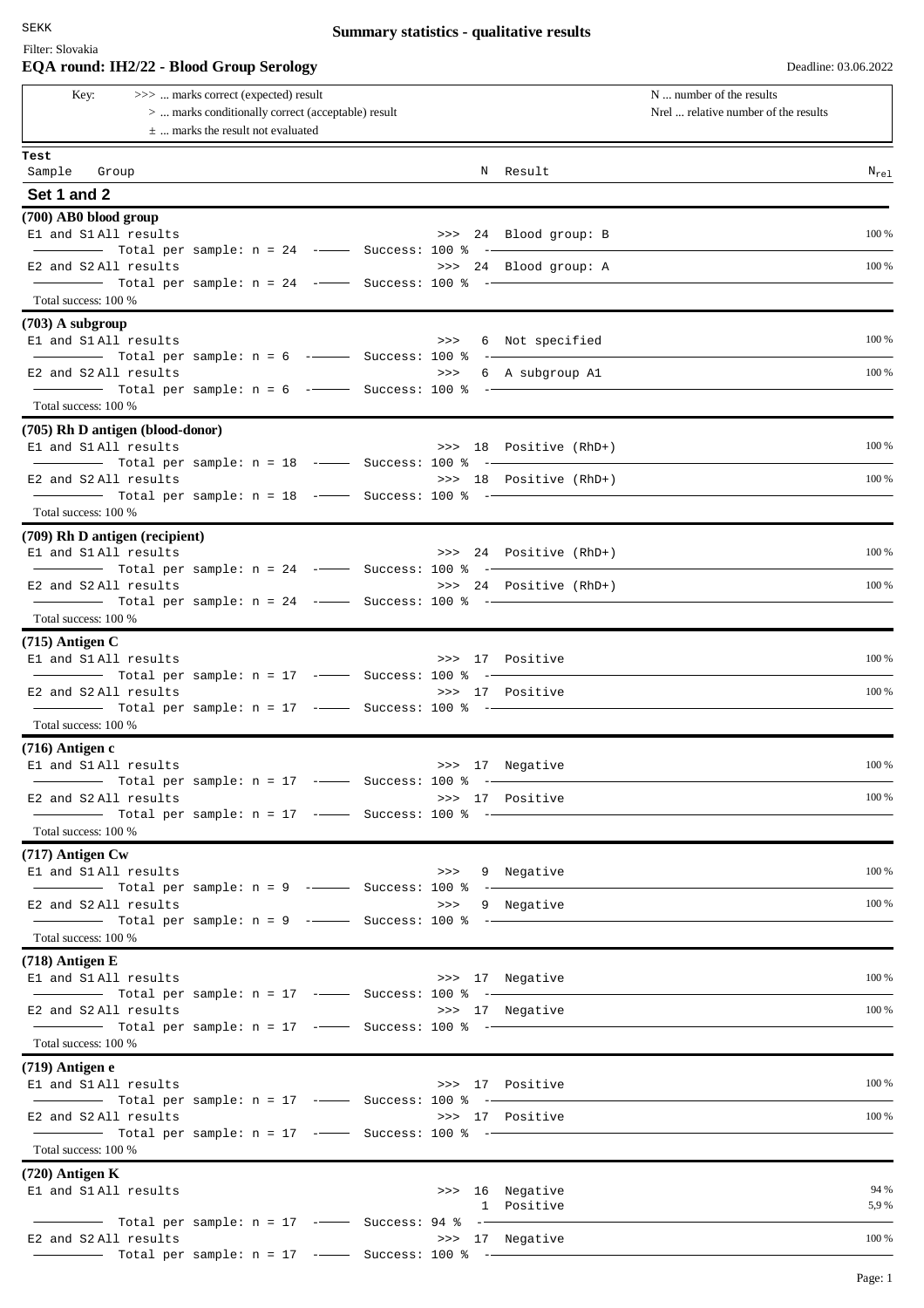SEKK

# **Summary statistics - qualitative results**

| Filter: Slovakia                   |  |
|------------------------------------|--|
| EQA round: IH2/22 - Blood Group Se |  |

**Example 193.06.2022 Deadline: 03.06.2022** 

| Test                 |                                                                                                                                                                                                                                                                                                                                                                                                                                                                                                                |               |                |           |
|----------------------|----------------------------------------------------------------------------------------------------------------------------------------------------------------------------------------------------------------------------------------------------------------------------------------------------------------------------------------------------------------------------------------------------------------------------------------------------------------------------------------------------------------|---------------|----------------|-----------|
| Sample Group         |                                                                                                                                                                                                                                                                                                                                                                                                                                                                                                                |               | N Result       | $N_{re1}$ |
| Total success: 94 %  |                                                                                                                                                                                                                                                                                                                                                                                                                                                                                                                |               |                |           |
| $(721)$ Antigen k    |                                                                                                                                                                                                                                                                                                                                                                                                                                                                                                                |               |                |           |
|                      | El and S1 All results<br>>>><br>$\blacksquare$ Total per sample: $n = 5$ $\blacksquare$ Success: 100 %                                                                                                                                                                                                                                                                                                                                                                                                         |               | 5 Positive     | 100 %     |
|                      | E2 and S2 All results<br>>>                                                                                                                                                                                                                                                                                                                                                                                                                                                                                    |               | 5 Positive     | 100 %     |
|                      |                                                                                                                                                                                                                                                                                                                                                                                                                                                                                                                |               |                |           |
| Total success: 100 % |                                                                                                                                                                                                                                                                                                                                                                                                                                                                                                                |               |                |           |
| $(722)$ Antigen M    |                                                                                                                                                                                                                                                                                                                                                                                                                                                                                                                |               |                |           |
|                      | E1 and S1 All results<br>>>>                                                                                                                                                                                                                                                                                                                                                                                                                                                                                   |               | 4 Negative     | 100 %     |
|                      | $\blacksquare$ Total per sample: $n = 4$ - $\blacksquare$ Success: 100 %<br>E2 and S2 All results<br>>>>                                                                                                                                                                                                                                                                                                                                                                                                       |               | 4 Positive     | 100 %     |
|                      |                                                                                                                                                                                                                                                                                                                                                                                                                                                                                                                | $ -$          |                |           |
| Total success: 100 % |                                                                                                                                                                                                                                                                                                                                                                                                                                                                                                                |               |                |           |
| $(723)$ Antigen N    |                                                                                                                                                                                                                                                                                                                                                                                                                                                                                                                |               |                |           |
|                      | El and S1 All results<br>>>>                                                                                                                                                                                                                                                                                                                                                                                                                                                                                   |               | 4 Positive     | 100 %     |
|                      | Total per sample: $n = 4$ ---- Success: 100 % -<br>E2 and S2 All results<br>>>>                                                                                                                                                                                                                                                                                                                                                                                                                                |               | 4 Negative     | 100 %     |
|                      |                                                                                                                                                                                                                                                                                                                                                                                                                                                                                                                |               |                |           |
| Total success: 100 % |                                                                                                                                                                                                                                                                                                                                                                                                                                                                                                                |               |                |           |
| $(724)$ Antigen S    |                                                                                                                                                                                                                                                                                                                                                                                                                                                                                                                |               |                |           |
|                      | El and S1All results                                                                                                                                                                                                                                                                                                                                                                                                                                                                                           |               | >>> 5 Positive | 100 %     |
|                      | E2 and S2 All results<br>>>                                                                                                                                                                                                                                                                                                                                                                                                                                                                                    |               | 5 Negative     | 100 %     |
|                      |                                                                                                                                                                                                                                                                                                                                                                                                                                                                                                                |               |                |           |
| Total success: 100 % |                                                                                                                                                                                                                                                                                                                                                                                                                                                                                                                |               |                |           |
| $(725)$ Antigen s    |                                                                                                                                                                                                                                                                                                                                                                                                                                                                                                                |               |                |           |
|                      | El and S1 All results<br>>>>                                                                                                                                                                                                                                                                                                                                                                                                                                                                                   |               | 4 Positive     | 100 %     |
|                      | E2 and S2 All results<br>>>                                                                                                                                                                                                                                                                                                                                                                                                                                                                                    |               | 4 Positive     | 100 %     |
|                      | Total per sample: n = 4 --- Success: 100 %                                                                                                                                                                                                                                                                                                                                                                                                                                                                     |               |                |           |
| Total success: 100 % |                                                                                                                                                                                                                                                                                                                                                                                                                                                                                                                |               |                |           |
| $(726)$ Antigen P1   |                                                                                                                                                                                                                                                                                                                                                                                                                                                                                                                |               |                |           |
|                      | El and S1 All results<br>>>>                                                                                                                                                                                                                                                                                                                                                                                                                                                                                   |               | 4 Positive     | 100 %     |
|                      | $\overline{\phantom{a}}$ $\overline{\phantom{a}}$ $\overline{\phantom{a}}$ $\overline{\phantom{a}}$ $\overline{\phantom{a}}$ $\overline{\phantom{a}}$ $\overline{\phantom{a}}$ $\overline{\phantom{a}}$ $\overline{\phantom{a}}$ $\overline{\phantom{a}}$ $\overline{\phantom{a}}$ $\overline{\phantom{a}}$ $\overline{\phantom{a}}$ $\overline{\phantom{a}}$ $\overline{\phantom{a}}$ $\overline{\phantom{a}}$ $\overline{\phantom{a}}$ $\overline{\phantom{a}}$ $\overline{\$<br>E2 and S2 All results<br>>> |               | 4 Positive     | 100 %     |
|                      | $\overline{\hspace{2cm}}$ Total per sample: n = 4 - $\overline{\hspace{2cm}}$ Success: 100 %                                                                                                                                                                                                                                                                                                                                                                                                                   | $\sim$ $\sim$ |                |           |
| Total success: 100 % |                                                                                                                                                                                                                                                                                                                                                                                                                                                                                                                |               |                |           |
| (727) Antigen Fya    |                                                                                                                                                                                                                                                                                                                                                                                                                                                                                                                |               |                |           |
|                      | E1 and S1 All results<br>>>                                                                                                                                                                                                                                                                                                                                                                                                                                                                                    |               | 5 Positive     | 100 %     |
|                      | $\blacksquare$ Total per sample: $n = 5$ - $\blacksquare$ Success: 100 %<br>E2 and S2 All results<br>>>                                                                                                                                                                                                                                                                                                                                                                                                        |               | 5 Negative     | 100 %     |
|                      | $\frac{1}{1}$ Total per sample: n = 5 - $\frac{1}{100}$ Success: 100 % - $\frac{1}{100}$                                                                                                                                                                                                                                                                                                                                                                                                                       |               |                |           |
| Total success: 100 % |                                                                                                                                                                                                                                                                                                                                                                                                                                                                                                                |               |                |           |
| (728) Antigen Fyb    |                                                                                                                                                                                                                                                                                                                                                                                                                                                                                                                |               |                |           |
|                      | El and S1 All results                                                                                                                                                                                                                                                                                                                                                                                                                                                                                          |               | >>> 5 Positive | 100 %     |
|                      | $\frac{1}{1}$ Total per sample: n = 5 - $\frac{1}{100}$ Success: 100 % - $\frac{1}{100}$<br>E2 and S2 All results<br>>>>                                                                                                                                                                                                                                                                                                                                                                                       |               | 5 Positive     | 100 %     |
|                      | $\frac{1}{2}$ Total per sample: n = 5 - $\frac{1}{2}$ Success: 100 % - $\frac{1}{2}$                                                                                                                                                                                                                                                                                                                                                                                                                           |               |                |           |
| Total success: 100 % |                                                                                                                                                                                                                                                                                                                                                                                                                                                                                                                |               |                |           |
| (729) Antigen Jka    |                                                                                                                                                                                                                                                                                                                                                                                                                                                                                                                |               |                |           |
|                      | E1 and S1 All results                                                                                                                                                                                                                                                                                                                                                                                                                                                                                          |               | >>> 5 Negative | 100 %     |
|                      | E2 and S2 All results<br>>>>                                                                                                                                                                                                                                                                                                                                                                                                                                                                                   |               | 5 Negative     | 100 %     |
|                      | $\overline{\hspace{2.5cm}}$ $\overline{\hspace{2.5cm}}$ $\hspace{2.5cm}$ $\hspace{2.5cm}$ $\hspace{2.5cm}$ $\hspace{2.5cm}$ $\hspace{2.5cm}$ $\hspace{2.5cm}$ $\hspace{2.5cm}$ $\hspace{2.5cm}$ $\hspace{2.5cm}$ $\hspace{2.5cm}$ $\hspace{2.5cm}$ $\hspace{2.5cm}$ $\hspace{2.5cm}$ $\hspace{2.5cm}$ $\hspace{2.5cm}$ $\hspace{2.5cm}$                                                                                                                                                                        |               |                |           |
| Total success: 100 % |                                                                                                                                                                                                                                                                                                                                                                                                                                                                                                                |               |                |           |
| (730) Antigen Jkb    |                                                                                                                                                                                                                                                                                                                                                                                                                                                                                                                |               |                |           |
|                      | El and S1 All results<br>>>                                                                                                                                                                                                                                                                                                                                                                                                                                                                                    |               | 5 Positive     | 100 %     |
|                      | E2 and S2 All results<br>>>                                                                                                                                                                                                                                                                                                                                                                                                                                                                                    |               | 5 Positive     | 100 %     |
|                      | Total per sample: n = 5 --- Success: 100 %                                                                                                                                                                                                                                                                                                                                                                                                                                                                     |               |                |           |
| Total success: 100 % |                                                                                                                                                                                                                                                                                                                                                                                                                                                                                                                |               |                |           |
| (731) Antigen Lua    |                                                                                                                                                                                                                                                                                                                                                                                                                                                                                                                |               |                |           |
|                      | El and S1 All results                                                                                                                                                                                                                                                                                                                                                                                                                                                                                          |               | >>> 4 Negative | 100 %     |
|                      | E2 and S2 All results                                                                                                                                                                                                                                                                                                                                                                                                                                                                                          |               | >>> 4 Negative | 100 %     |
|                      |                                                                                                                                                                                                                                                                                                                                                                                                                                                                                                                |               |                | Page: 2   |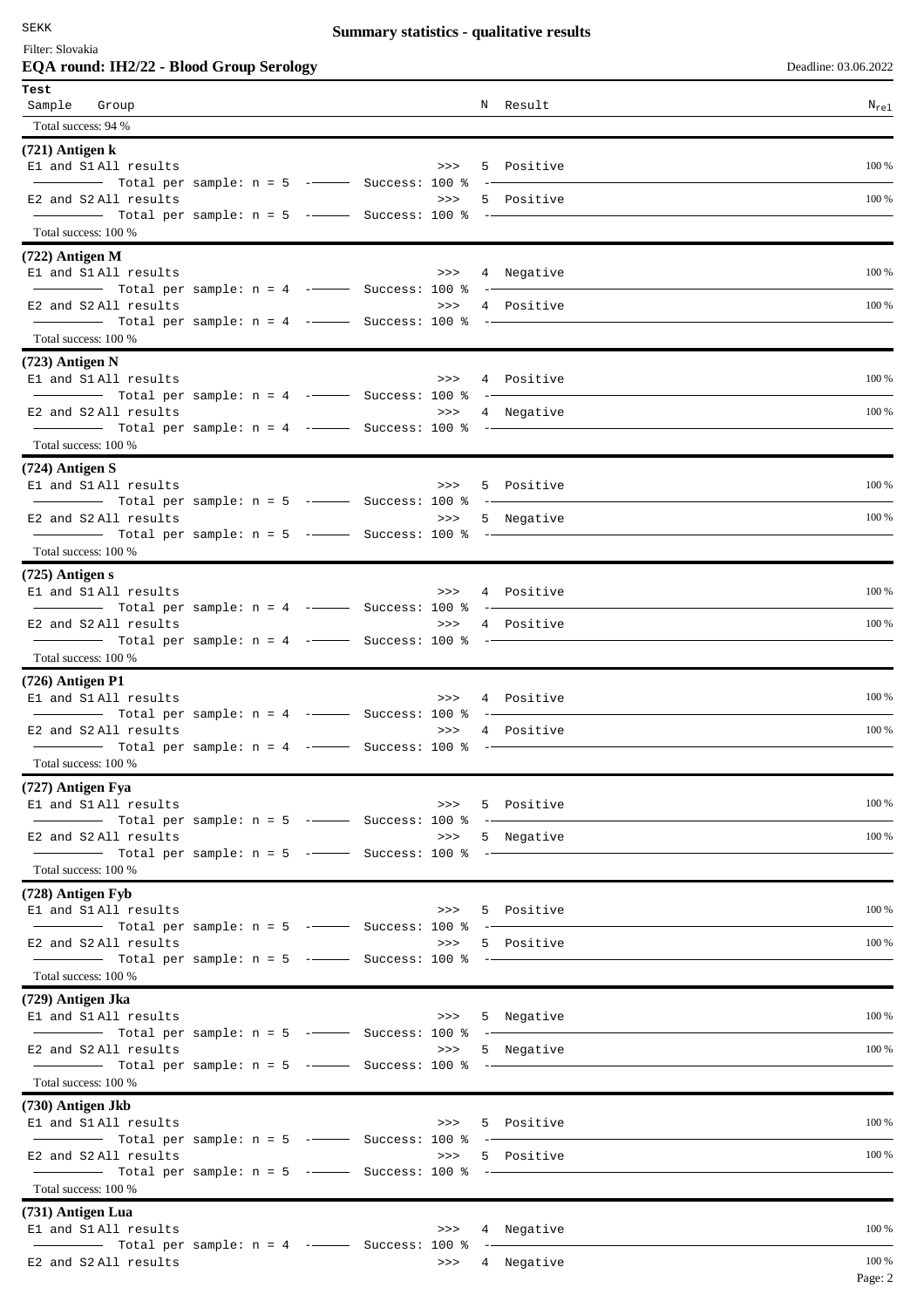| SEKK                                                                                                          | <b>Summary statistics - qualitative results</b> |                 |                      |
|---------------------------------------------------------------------------------------------------------------|-------------------------------------------------|-----------------|----------------------|
| Filter: Slovakia                                                                                              |                                                 |                 |                      |
| EQA round: IH2/22 - Blood Group Serology                                                                      |                                                 |                 | Deadline: 03.06.2022 |
| Test                                                                                                          |                                                 |                 |                      |
| Sample Group                                                                                                  |                                                 | N Result        | $N_{re1}$            |
|                                                                                                               |                                                 |                 |                      |
| Total success: 100 %                                                                                          |                                                 |                 |                      |
| (732) Antigen Lub                                                                                             |                                                 |                 |                      |
| E1 and S1 All results                                                                                         | >>>                                             | 4 Positive      | 100 %                |
| E2 and S2 All results                                                                                         | >>>                                             | 4 Positive      | 100 %                |
| Total per sample: $n = 4$ ---------- Success: 100 % ---                                                       |                                                 |                 |                      |
| Total success: 100 %                                                                                          |                                                 |                 |                      |
| (733) Antigen Lea                                                                                             |                                                 |                 |                      |
| El and S1 All results                                                                                         | >>>                                             | 4 Negative      | 100 %                |
| Total per sample: n = 4 --------- Success: 100 % ------                                                       |                                                 |                 |                      |
| E2 and S2 All results                                                                                         | >>                                              | 4 Negative      | 100 %                |
|                                                                                                               |                                                 |                 |                      |
| Total success: 100 %                                                                                          |                                                 |                 |                      |
| (734) Antigen Leb                                                                                             |                                                 |                 |                      |
| E1 and S1 All results                                                                                         |                                                 | >>> 4 Positive  | 100 %                |
|                                                                                                               |                                                 |                 | 100 %                |
| E2 and S2 All results<br>$\frac{1}{1}$ Total per sample: n = 4 - $\frac{1}{1}$ Success: 100 % - $\frac{1}{1}$ |                                                 | >>> 4 Positive  |                      |
| Total success: 100 %                                                                                          |                                                 |                 |                      |
| (737) Direct Coombs (antiglobulin) test                                                                       |                                                 |                 |                      |
| E1 and S1 All results                                                                                         |                                                 | >>> 24 Negative | 100 %                |
| $\frac{1}{1}$ Total per sample: n = 24 -- Success: 100 % -                                                    |                                                 |                 |                      |
| E2 and S2 All results                                                                                         |                                                 | >>> 24 Negative | 100 %                |
| Total per sample: n = 24 -- Success: 100 % --                                                                 |                                                 |                 |                      |
| Total success: 100 %                                                                                          |                                                 |                 |                      |
| (741) Antibody screening (IAT, blood donor)                                                                   |                                                 |                 |                      |
| E1 and S1 All results                                                                                         |                                                 | >>> 18 Positive | 100 %                |
| $\frac{1}{2}$ Total per sample: n = 18 - Success: 100 % -<br>E2 and S2 All results                            |                                                 | >>> 18 Positive | 100 %                |
| Total per sample: n = 18 -- Success: 100 % --                                                                 |                                                 |                 |                      |
| Total success: 100 %                                                                                          |                                                 |                 |                      |
| (743) Antibody screening (IAT, recipient)                                                                     |                                                 |                 |                      |
| El and S1 All results                                                                                         |                                                 | >>> 24 Positive | 100 %                |
| Total per sample: $n = 24$ --- Success: 100 % --                                                              |                                                 |                 |                      |
| E2 and S2 All results                                                                                         |                                                 | >>> 24 Positive | 100 %                |
| Total per sample: n = 24 -- Success: 100 % --                                                                 |                                                 |                 |                      |
| Total success: 100 %                                                                                          |                                                 |                 |                      |
| (745) Antibody screening (IAT, pregnant)                                                                      |                                                 |                 |                      |
| El and S1 All results                                                                                         |                                                 | >>> 20 Positive | 100 %                |
| Total per sample: $n = 20$ --- Success: 100 % -<br>E2 and S2 All results                                      |                                                 | >>> 20 Positive | 100 %                |
| Total per sample: $n = 20$ ---- Success: 100 % --                                                             |                                                 |                 |                      |
| Total success: 100 %                                                                                          |                                                 |                 |                      |
|                                                                                                               |                                                 |                 |                      |

# **(747) Antibody screening (enzyme test)**

| E1 and S1 All results                        |  | >>> 8 Positive | $100\%$ |
|----------------------------------------------|--|----------------|---------|
|                                              |  |                |         |
| E2 and S2 All results                        |  | > 2 Negative   | 25 %    |
|                                              |  | >>> 6 Positive | 75 %    |
| Total per sample: $n = 8$ - Success: 100 % - |  |                |         |
| Total success: 100 %                         |  |                |         |

### **(750) Antibody identification** E1 and S1 All results  $\begin{array}{ccc} 1 & \text{anti-c} \\ \text{E1} & \text{anti-E} \end{array}$  anti-c  $\begin{array}{ccc} 20\% & \text{A} \\ 80\% & \text{B} \end{array}$  $4$  anti-c; anti-E  $-$  Total per sample:  $n = 5$  - $-$  Success: 80 % --E2 and S2 All results  $\begin{array}{ccc} 80\%\\ 2.8\% \end{array}$  > 4 anti-K; anti-S  $\begin{array}{ccc} 80\%\\ 1.8\% \end{array}$  20%  $1$  anti-S  $-$  Total per sample:  $n = 5$  - $-$  Success: 80 % -Total success: 80 % **(752) Antibody titre, Sample 1: 1st antibody**

| $(152)$ Anthour three bampic 1. For anthony |                                                                               |      |
|---------------------------------------------|-------------------------------------------------------------------------------|------|
| El and S1All results                        | ± 1 titre 8                                                                   | 33 % |
|                                             | $\pm$ 2 titre 128                                                             | 67 % |
|                                             | Total per sample: $n = 3$ ---- Success (only evaluated results): not assessed |      |

## **(753) Antibody titre, Sample 1: 2nd antibody**